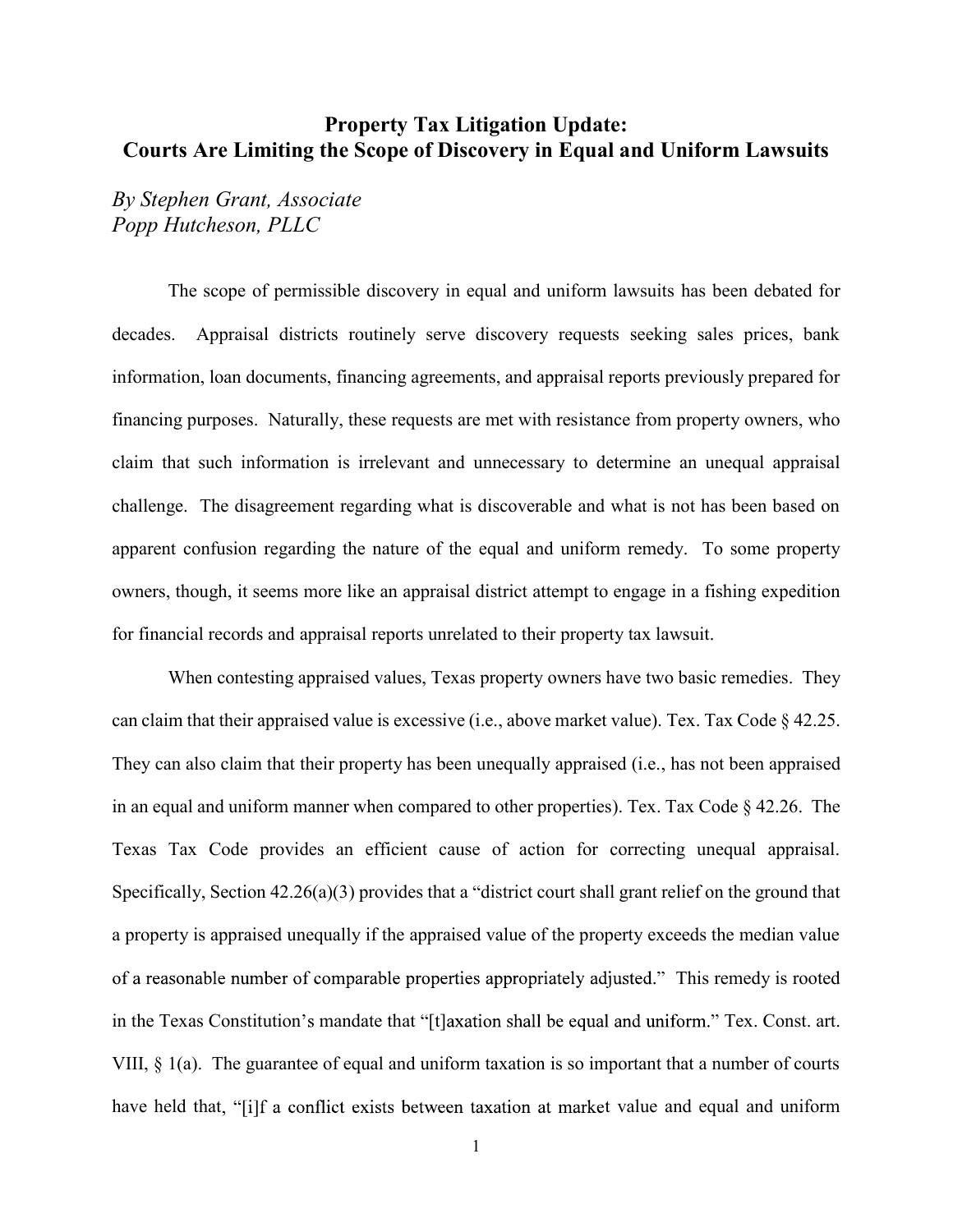taxation, equal and uniform taxation must prevail." Harris County Appraisal District v. United Investors Realty Trust, 47 S.W.3d 648, 654 (Tex. App.—Houston [14th Dist.] 2001, pet. denied); see Harris County Appraisal District v. Kempwood Plaza Ltd., 186 S.W.3d 155, 162 (Tex. App. Houston [1st Dist.] 2006, no pet.).

Over the last three years, courts of appeals have considered the permissible scope of discovery in equal and uniform lawsuits. They have ruled that appraisal reports, sales prices, and other information concerning the "market value" of property are generally irrelevant and not discoverable. The scope of discovery for equal and uniform lawsuits, accordingly, is remarkably different and more restrictive than lawsuits contesting "above market" appraised values.

In *In re Catherine Tower, LLC*, the Austin Court of Appeals prohibited the Travis Central Appraisal District from obtaining any "appraisals, valuations, or estimates of value performed in connection with the loan" concerning a luxury high-rise apartment complex. 553 S.W.3d 679, 682, 686–687 (Tex. App.—Austin 2018, orig. proceeding [mand. denied]). The property was financed through a bank loan, which originated from a financing agreement that included extensive financial and business information regarding the property and its owner. In rejecting the "litigation tactics" of the local appraisal district," the court explained that unequal appraisal actions do "not hinge" upon whether the subject property's appraisal is consonant with its market value." In its reasoning, the court stated that while detailed information in a financing report may have some relevance to a property's market value, similar information is not permitted to prove an unequal appraisal claim. The opinion underscored that an equal and uniform action is an independent claim that "stands in contrast to a taxpayer's challenge to the underlying determination of the appraised value in itself.  $\ldots$ .